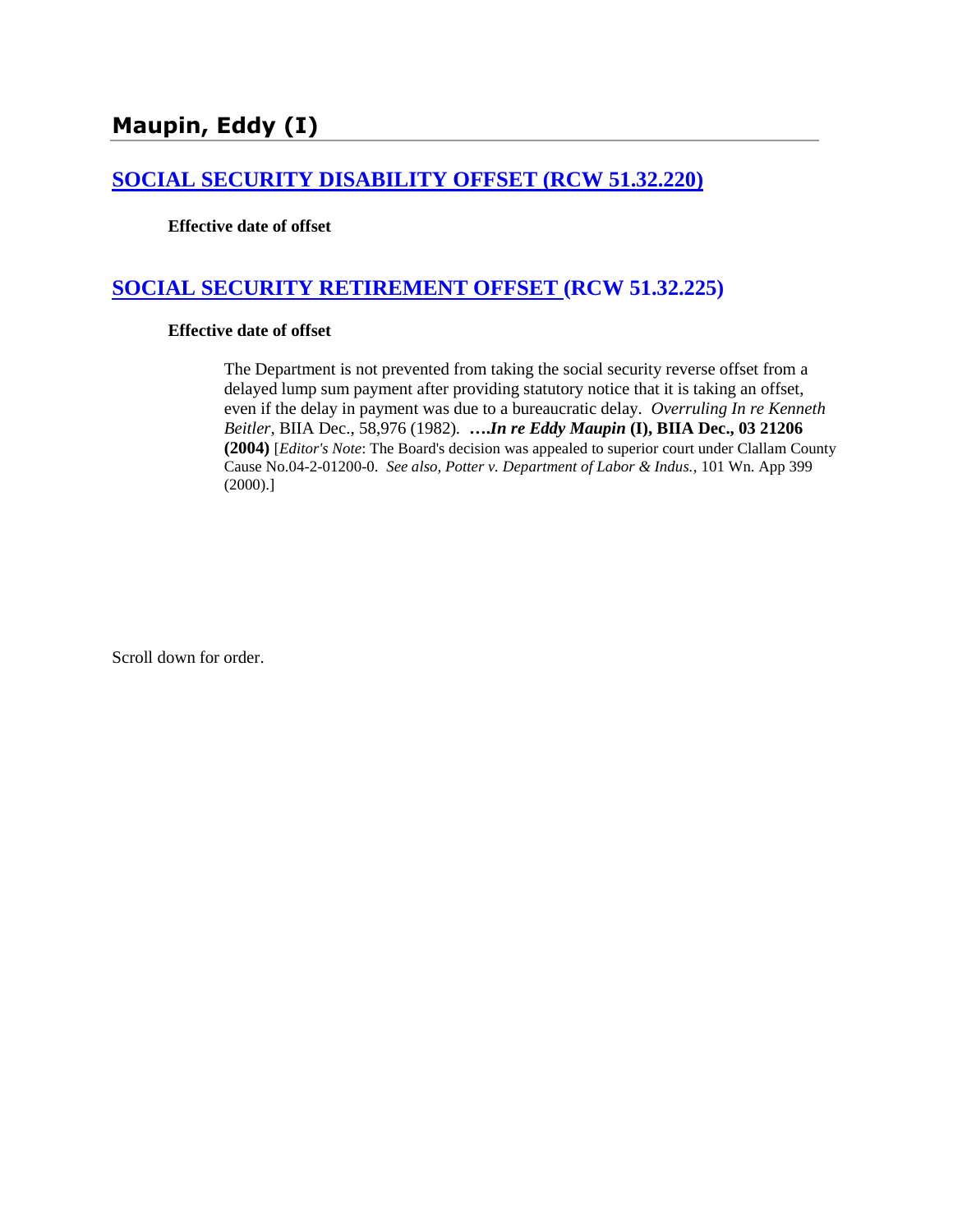## **BEFORE THE BOARD OF INDUSTRIAL INSURANCE APPEALS STATE OF WASHINGTON**

**)**

**IN RE: EDDY V. MAUPIN ) DOCKET NOS. 03 21206 & 03 21208**

### **CLAIM NOS. N-095422 & K-694358 ) DECISION AND ORDER**

1

APPEARANCES:

Claimant, Eddy V. Maupin, by Casey & Casey, P.S., per Gerald L. Casey

Employer, Northwest Rock, Inc., None

Department of Labor and Industries, by The Office of the Attorney General, per Lisa Marsh, Assistant

The claimant, Eddy V. Maupin, filed an appeal with the Board of Industrial Insurance Appeals on October 9, 2003, from an order of the Department of Labor and Industries dated October 1, 2003. In this order, the Department adjusted the claimant's monthly compensation rate because the claimant receives social security retirement; the new rate is \$2,353.74 effective July 1, 1997, of which \$882.65 is payable under Claim No. K-694358 and \$1,471.09 is payable under Claim No. N-095422. Effective January 1, 1998, the reduction of the claimant's time loss compensation benefits has been removed, and the full time loss rate is \$2,382.81 per month, of which \$893.55 is payable under Claim No. K-694358 and \$1,489.26 is payable under Claim No. N-095422. The compensation on the claims is again reduced, effective July 1, 1999, because the claimant received social security retirement benefits. The new compensation rate is \$2,682.34 per month, of which \$1,005.87 is payable under Claim No. K-694358 and \$1,676.47 is payable under Claim No. N-095422. Effective January 1, 2001, the reduction of the time loss compensation benefits has been removed, and the full time loss compensation rate is \$2,967.50 per month, of which \$1,112.871 is payable under Claim No. K-694358 and \$1,854.69 is payable under Claim No. N-095422. These rates are based on monthly social security benefits for the claimant totaling \$1,022.00 and 80 percent of the claimant's highest years earnings in the amount of \$3,264.60 per month, as provided by the Social Security Administration. These figures have been updated by a formula contained in federal law to a more current earnings level. The Department order is **AFFIRMED**.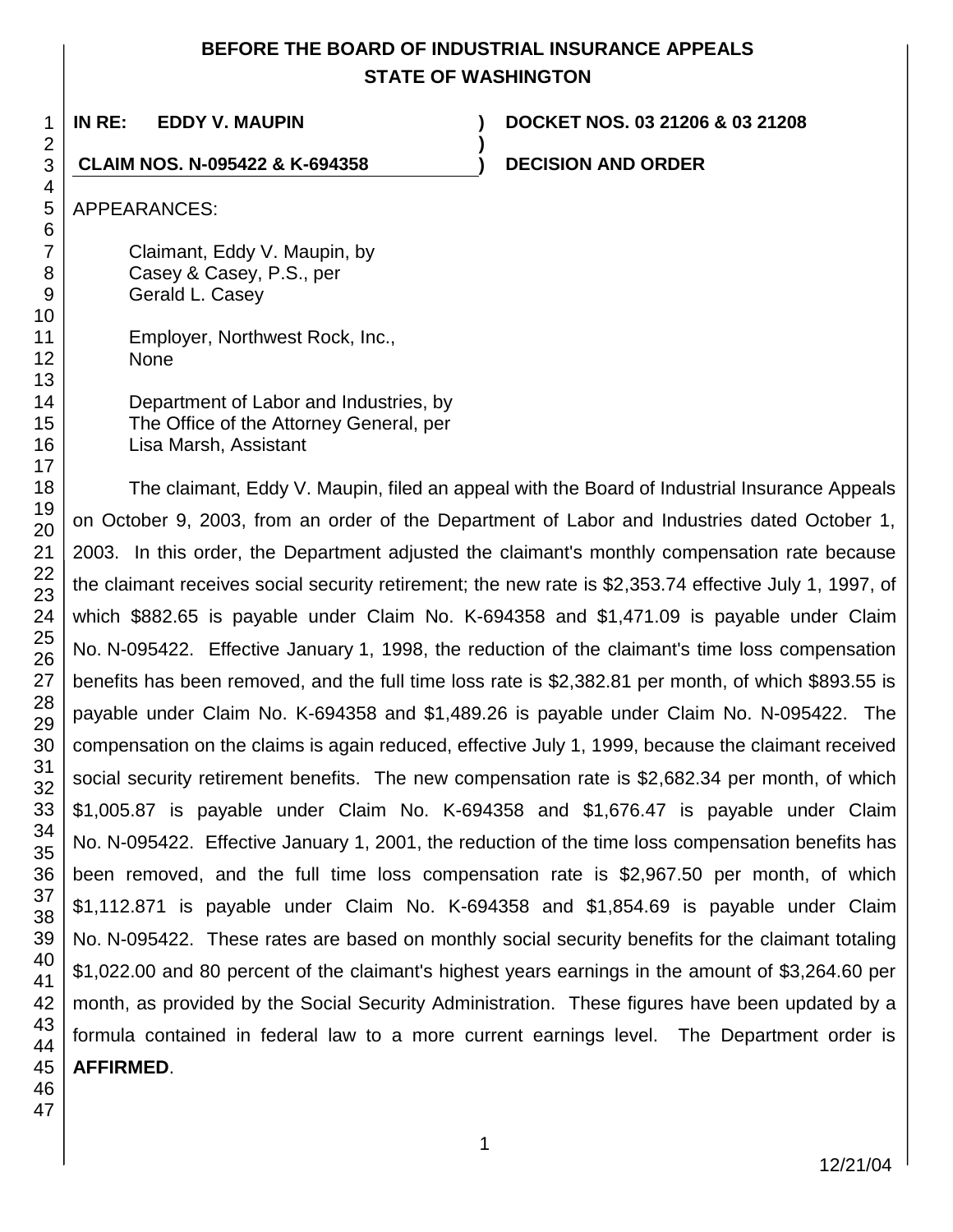#### **DECISION**

Pursuant to RCW 51.52.104 and RCW 51.52.106, this matter is before the Board for review and decision on a timely Petition for Review filed by the Department of Labor and Industries to a Proposed Decision and Order issued on July 21, 2004, in which the industrial appeals judge reversed and remanded the orders of the Department dated October 1, 2003, under the rationale enunciated in *In re Kenneth Beitler*, BIIA Dec., 58,976 (1982).

The Board has reviewed the evidentiary rulings in the record of proceedings and finds that no prejudicial error was committed. The rulings are affirmed. We have granted review because we believe that our decision in *Beitler* has been overruled by *Potter v. Department of Labor & Indus.*, 101 Wn. App. 399 (2000), and we affirm the Department orders under appeal.

Mr. Maupin is a 74-year-old man who has worked in construction all his life. He has had numerous injuries; he wears an artificial leg as of November 14, 1988, when he injured his left shoulder on the job. This injury was designated Claim No. K-694358. The second claim involved in this set of appeals is Claim No. N-095422, and occurred on July 3, 1991, when Mr. Maupin injured his low back. This is a remarkably sparse record, but even so it would appear that these two claims languished at the Department. Although Mr. Maupin initially tried to work after the 1991 injury, he was able to do so only for about three months, and has not worked since 1992.

With respect to the K claim, Mr. Maupin's application for benefits was allowed and closed by an order dated August 21, 1988. This order was protested, and ultimately set aside. On September 30, 2002, the Department issued an order in which it closed the claim with a permanent partial disability award equal to 13 percent of the amputation value of the left arm. This was duly protested, and the claim remained open. On August 26, 2003, the Department issued a wage rate order, and several time loss compensation orders were issued, but the dates that time loss compensation was paid are not clear from the record. Be that as it may, on October 1, 2003, the Department issued an order in which it set the time loss compensation rates and also provided as follows: for the period July 1, 1997 through December 31, 1997, a social security offset was applied; for the period January 1, 1998 through June 30, 1998, no social security offset was applied; for the period July 1, 1999 through December 31, 2000, a social security offset was applied; and effective January 1, 2001, the offset was removed.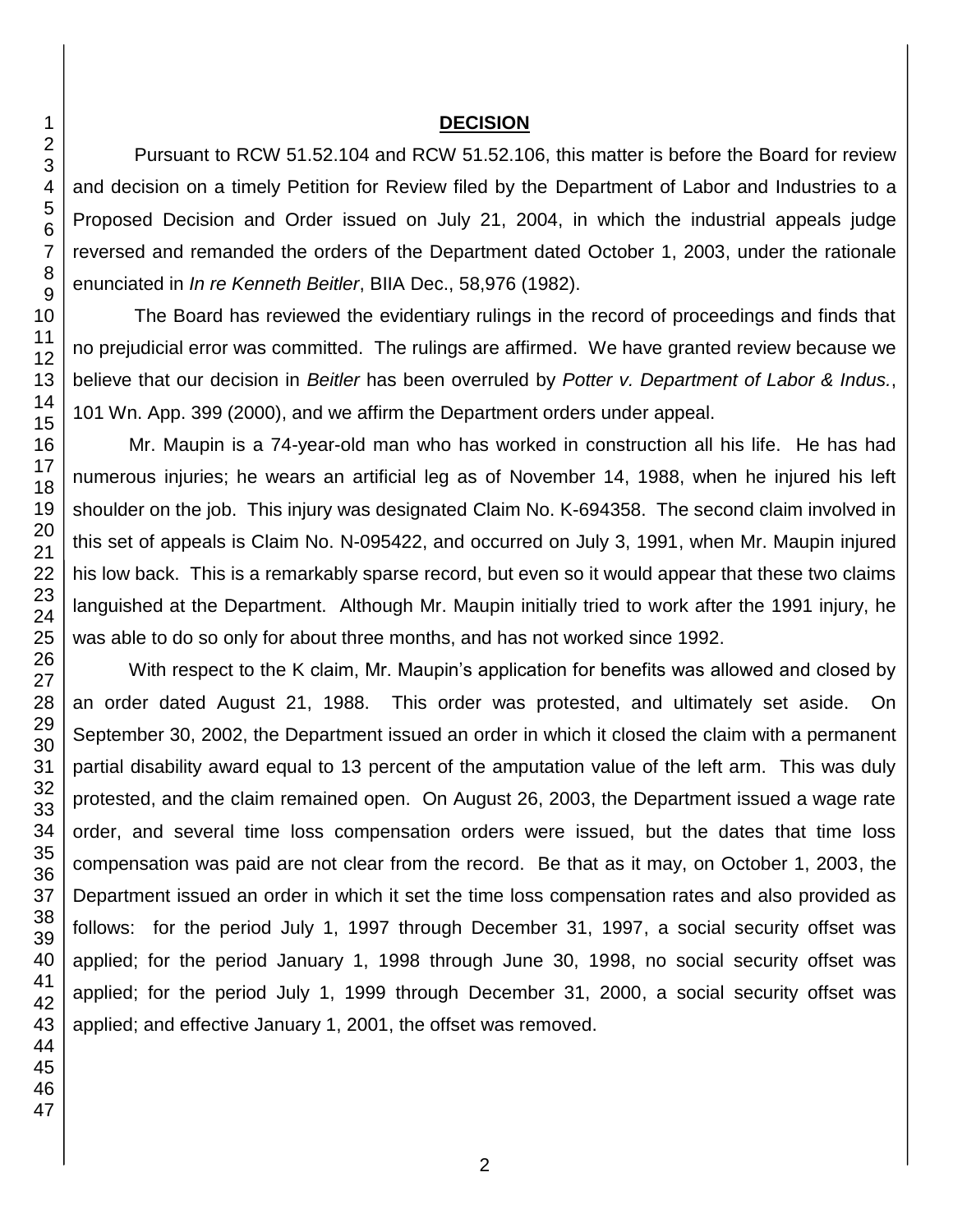This order was issued in connection with both claims currently before this Board. Apparently, Mr. Maupin hovered between offset and non-offset status, partly because his earnings were high and partly due to the fact that he was entitled to time loss compensation in connection with both the K and N claims.

On April 23, 1992, the Department was notified by the Social Security Administration that Mr. Maupin was receiving social security disability benefits. As of 1992, however, his ACE (average current earnings) was high enough that no offset was applied. However, when there was a state COLA (cost of living adjustment) on July 1, 1997, his state compensation was higher than his ACE, and this pushed him into offset status. At this time Mr. Maupin was receiving social security retirement benefits. Later, however, the Social Security Administration did a triennial redetermination, and this increased Mr. Maupin's ACE, thereby dropping him out of offset status. Another state COLA done on July 1, 1999, pushed him back into offset status.

After the October 1, 2003 order, several time loss compensation orders were issued on subsequent dates in October, in which the Department implemented the terms of the October 1, 2003 order. We note, however, that those orders are not a part of these appeals and are thus not before this Board. The subject matter of the two appeals currently before this Board is strictly the two October 1, 2003 orders issued in connection with the K claim and the N claim. These two orders are identical, with the exception of having been issued in connection with the two different claims.

Turning, then, to the N claim, the claim was allowed and some time loss compensation was paid, but again, the record does not reflect the period for which time loss compensation was paid. It would appear that some time loss compensation was paid, but very little happened in connection with the claim until the October 1, 2003 order was issued in connection with the N claim as well. Again, after the October 1, 2003 order there were several time loss compensation orders issued during the month of October, in which the Department implemented the terms of the October 1, 2003 order; again, these orders are not the subject of this appeal. The claimant appeals the orders issued in connection with each claim. He takes the position that the Department may not impose an offset due to his receipt of social security benefits.

The starting point for analysis of this matter is RCW 51.32.225 and RCW 51.32.220, which we will not reprint here. Suffice it to say that RCW 51.32.225 authorizes a reduction to a given claimant's time loss compensation or pension benefits based on the amount of federal social security retirement benefits the claimant receives. Reductions for social security retirement benefits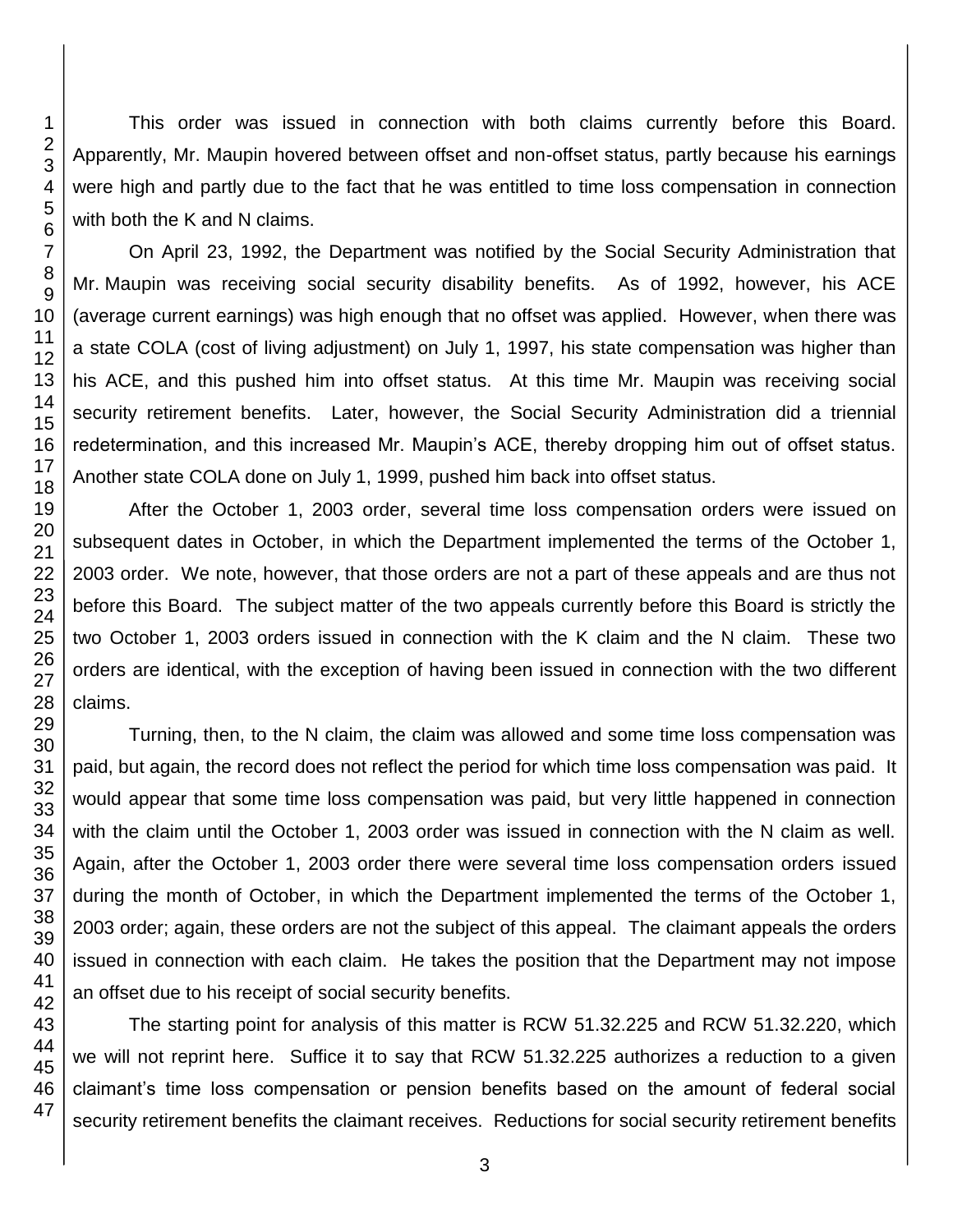must comply with the procedures set out in RCW 51.32.220(2). The provisos for this reduction are as follows: RCW 51.32.220(2) provides that any reduction shall be effective the month following the month in which the Department or self-insurer is notified by the federal Social Security Administration that the person is receiving disability benefits under the federal Old-age, Survivors, or Disability Insurance Act. However, the proviso to (2) is that "in the event of an overpayment of benefits the Department or self-insurer may not recover more than the overpayments for the six months immediately preceding the date the Department or self-insurer notifies the worker that an overpayment has occurred." Finally, RCW 51.32.220(4) provides that no reduction may be made unless the worker receives notice of the reduction prior to the month in which the reduction is made.

Our industrial appeals judge undertook a thoughtful review of the previous Board decisions as well as cases decided by the Court of Appeals. Ultimately, she determined that using the framework set forth in *In re Kenneth E. Beitler*, BIIA Dec., 58,976 (1982) and *Frazier v. Department of Labor & Indus*., 101 Wn. App. 411 (2000), the Department was to pay full time loss compensation for the periods of July 1, 1997 through December 31, 1997 and July 1, 1999 through December 31, 2000. She further held that the Department is allowed only to recoup any overpayment beginning six months prior to October 1, 2003, which is the first date the Department notified the claimant of its intent to take the offset. However, there was no overpayment for that period, as the Department took no offset for that period, and the practical effect is to preclude the Department from recouping any overpayment at all. As we have indicated above, however, we believe that *Beitler* has been overruled by *Potter.* 

In *Beitler*, the claimant was injured on August 22, 1974. He received time loss compensation benefits for the period of June 23, 1978 through July 21, 1978, but no further benefits were paid. On August 8, 1979, the parties entered into an agreement reversing a closing order dated January 18, 1979, which required the Department to provide further treatment and to pay time loss compensation for July 22, 1978 through January 18, 1979. On September 6, 1979, the Department issued an order holding the January 18, 1979 order for naught, and stating that the permanent partial disability award was to be considered either an advance on future permanent partial disability or to be applied to payment of time loss compensation. However, on January 28, 1980, the Department issued an order in which it paid time loss compensation for July 22, 1978 through January 18, 1979 (apparently, the Department elected to apply the permanent partial disability award to any future permanent partial disability award).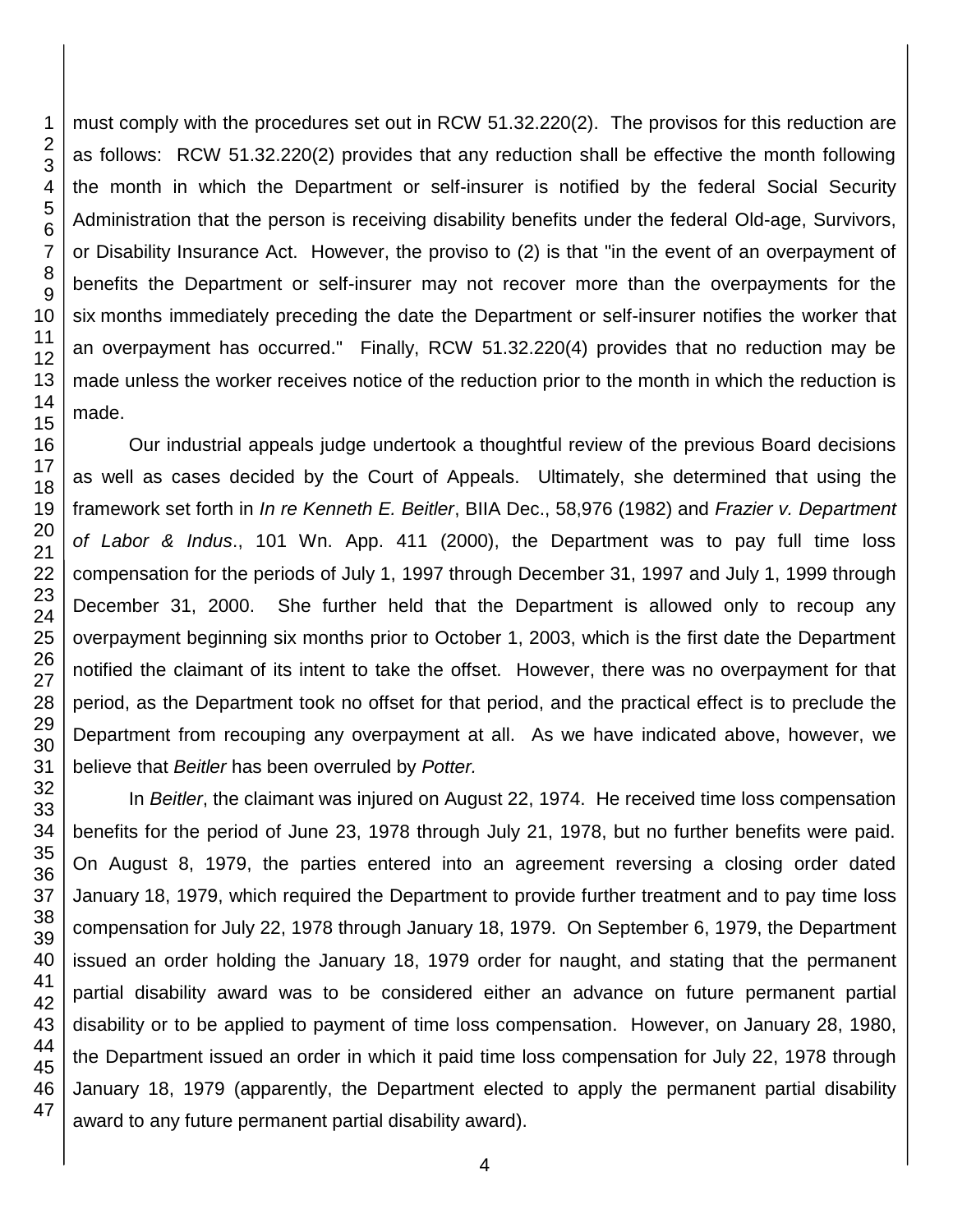The Findings of Fact reflect that Mr. Beitler sent notice to the Department on August 21, 1978, that he was receiving social security benefits. On January 20, 1981, the Department issued an order in which it adjusted monthly compensation rates to reflect a zero offset effective January 19, 1979; \$55.81 effective July 1, 1979; and \$132.87 effective July 1, 1980, due to cost of living increases. The order did not include an order of payment. On January 23, 1981, the Department issued an order in which it granted the payment of time loss compensation for July 1, 1979 through January 15, 1981. The order of January 20, 1981, was timely protested, and was affirmed by Department order of March 4, 1981, the subject matter of the appeal.

The Board held that clearly, the date Mr. Beitler was first given notice was January 20, 1981. Thus, the next month, February 1981, was the month in which the Department could begin the offset. However, with regard to the period of time for which the Department could take the offset, the Board noted that there had been no payments for January 18, 1979 through January 23, 1981, and thus there was no overpayment. Since there was no overpayment, the question was whether the Department could offset the lump sum payment of back time loss compensation. In analyzing this question, the Board looked at the reason for the delay, and determined that where it was due to bureaucratic delay, to permit the Department to offset lump sums paid only because of bureaucratic delay "would encourage the Department to purposely allow the claim to be entangled in the bureaucracy of claims administration solely for the purpose of delaying payments which rightfully should be paid to disabled workers." *Beitler*, at 5. Thus, the Board did not permit the Department to offset in February 1981 benefits it should have paid from January 19, 1979 through July 20,

Accordingly, the Board directed the Department to pay full benefits for time loss compensation from January 19, 1979 through January 15, 1981. The Board acknowledged this would create an overpayment, which could then be recouped. However, because the Department only notified Mr. Beitler in January, it would only be permitted to reach back as far as July 20, 1980 (six months back).

 In subsequent matters, however, we have declined to extend the *Beitler* rationale. In *In re James D. Conrad*, BIIA Dec., 68,967 (1985), and *In re Estavan Sambrano*, BIIA Dec., 63,484 (1984), the Department was allowed to offset a lump sum payment of back time loss compensation because there had been a genuine dispute as to entitlement to time loss compensation. We believe, moreover, that *Potter v. Department of Labor & Indus*., 101 Wn. App. 399 (2000) has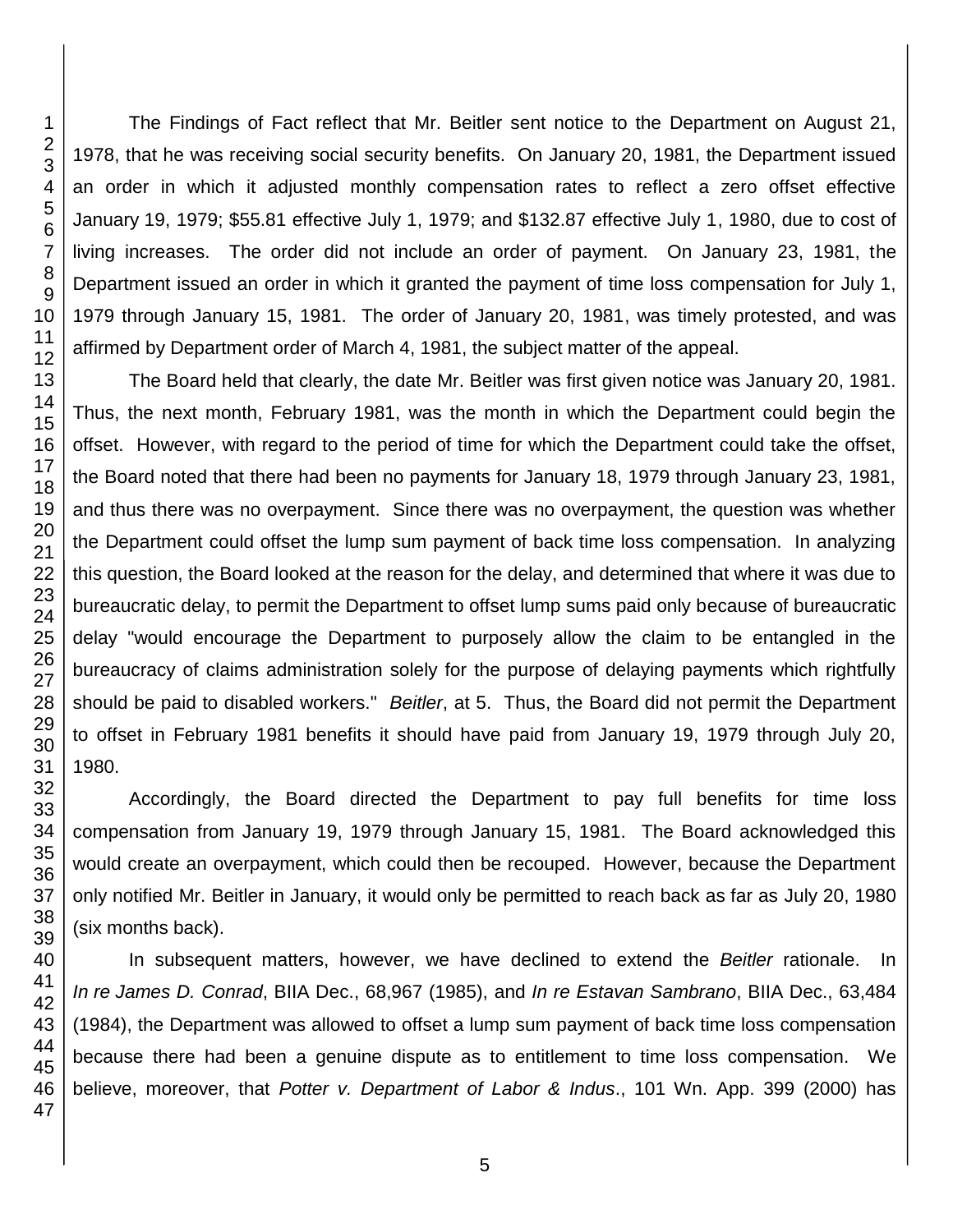effectively overruled *Beitler*, and that this analysis may no longer be used. We base this holding on language used in the *Potter* decision that would preclude any analysis involving bureaucratic delay.

Ms. Potter was injured in 1987; her claim was allowed and subsequently closed in 1990. In 1992, she applied to reopen her claim, which the Department denied in 1994. This was duly protested and then appealed, and in September 1995 the Board issued a decision in which it reversed the Department and reopened the claim effective June 3, 1992, and directed the Department to pay time loss compensation from February 23, 1993 through October 25, 1994. On December 19, 1995, the Department received notice from the Social Security Administration that Ms. Potter had been receiving social security benefits since August 1, 1993. That same day, the Department issued an order in which it gave Ms. Potter notice that it would reduce her retroactive disability payments effective as of the August 1, 1993 pay period. On January 2, 1996, the Department issued an order in which it paid the compensation minus the offset. Thus, the Department paid full time loss compensation for the period of February 23, 1993 through July 31, 1993, but took an offset for the period of time loss compensation for the period of August 1, 1993 through October 25, 1994. Ms. Potter appealed this order to the Board, which affirmed the Department order. She then appealed this to Superior Court, which reversed the Board. On appeal to the Court of Appeals, however, the Court of Appeals reversed the trial court and affirmed the Board.

One of Ms. Potter's arguments was that allowing a retroactive offset would remove any incentive for the Department to correctly or timely adjudicate claims, and would encourage lethargic and erroneous claims administration. To this the court replied:

> Even if she had presented data supporting these contentions, this is an argument properly addressed to the Legislature. We cannot give a statute an interpretation that is inconsistent with its plain language based upon speculation that a plain reading may possibly produce negative repercussions. See *Cooper's Mobile Homes, Inc. v. Simmons*, 94 Wn.2d 321, 326 617 P.2d 415 (1980) (reviewing court will not apply absurd interpretation of statute to achieve desired result); *Geschwind v. Flanagan*, 121 Wn.2d 833, 841 854 P.2d 1061 (1993) (reviewing court obliged to give plain meaning of statute full effect, even when results seem unduly harsh).

> Consequently, Potter received benefits when the Department made the January 1996 lump sum payment. At that time, the Department acted in accordance with RCW 51.32.220(1) when it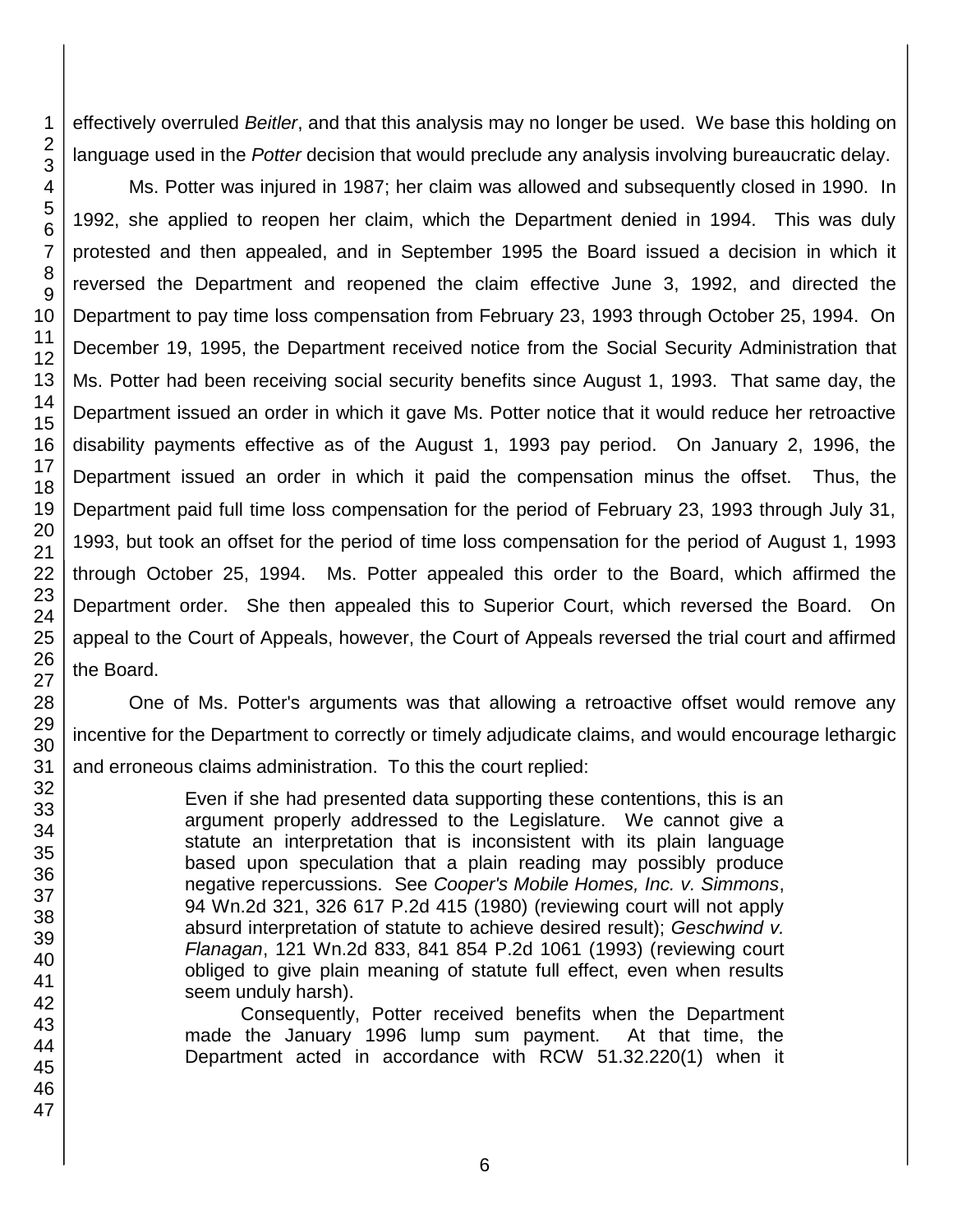deducted the offset from its payment to Potter. The trial court erred in concluding otherwise.

Potter, at 409.

1

We recognize that the issue of bureaucratic delay was not squarely before the *Potter* court, and that there is an argument that this comment is dicta. We, however, reject this contention. We believe that with this language the court clearly rejects any argument that bureaucratic delay should affect the analysis of whether an offset should be imposed in payment of retroactive benefits.

In this matter, Mr. Maupin has not worked since 1992. He was not paid any time loss compensation for any periods after July 1997 until 2003. We are disturbed that the Department did not act on this claim in a more timely fashion. Testimony from the Department in which it alleged that its personnel were simply too busy is unacceptable. However, we do not believe that *Beitler* rationale survives the *Potter* decision. We thus affirm the Department order applying the offset in making its lump sum payment of time loss compensation for the periods of July 1, 1997 through December 31, 1997 and for July 1, 1999 through December 21, 2000.

We note, too, that the *Potter* decision specifically rejects the argument that permitting the Department to offset lump sum payments of time loss compensation encompassing more than six months of time loss compensation is contrary to the section of RCW 51.32.220(2) that prohibits the Department from recovering overpayments made for more than six months prior to the date the claimant is notified that an overpayment has occurred. The court held that this section operates strictly to prevent undue hardship on claimants who may have spent or encumbered the excess payments. Where, as here, no overpayment had been received, the Department is simply acting to prevent an overpayment. *Potter*, at 410. Thus, in situations where the claimant is paid a lump sum, whether or not due to the Department's lack of diligence, the Department may offset more than six months of time loss payments.

Finally, we note that our industrial appeals judge held that the Department had also failed to provide adequate notice to begin the offset, pursuant to *In re Lucien Saltz*, BIIA Dec., 92 4309 (1993). However, we note that there are two orders under appeal in this matter, and these orders simply **establish** the offset. There is no reference in either order as to when the offset would occur, nor is there an appeal of any order actually implementing the offset. As neither order addresses the issue of when the offset payments would begin, the issue of notice is not before the Board. Any time the Department seeks to establish an offset, it must do so by issuance of an order so stating. While that order may constitute notice, an appeal of that order alone does not raise the issue of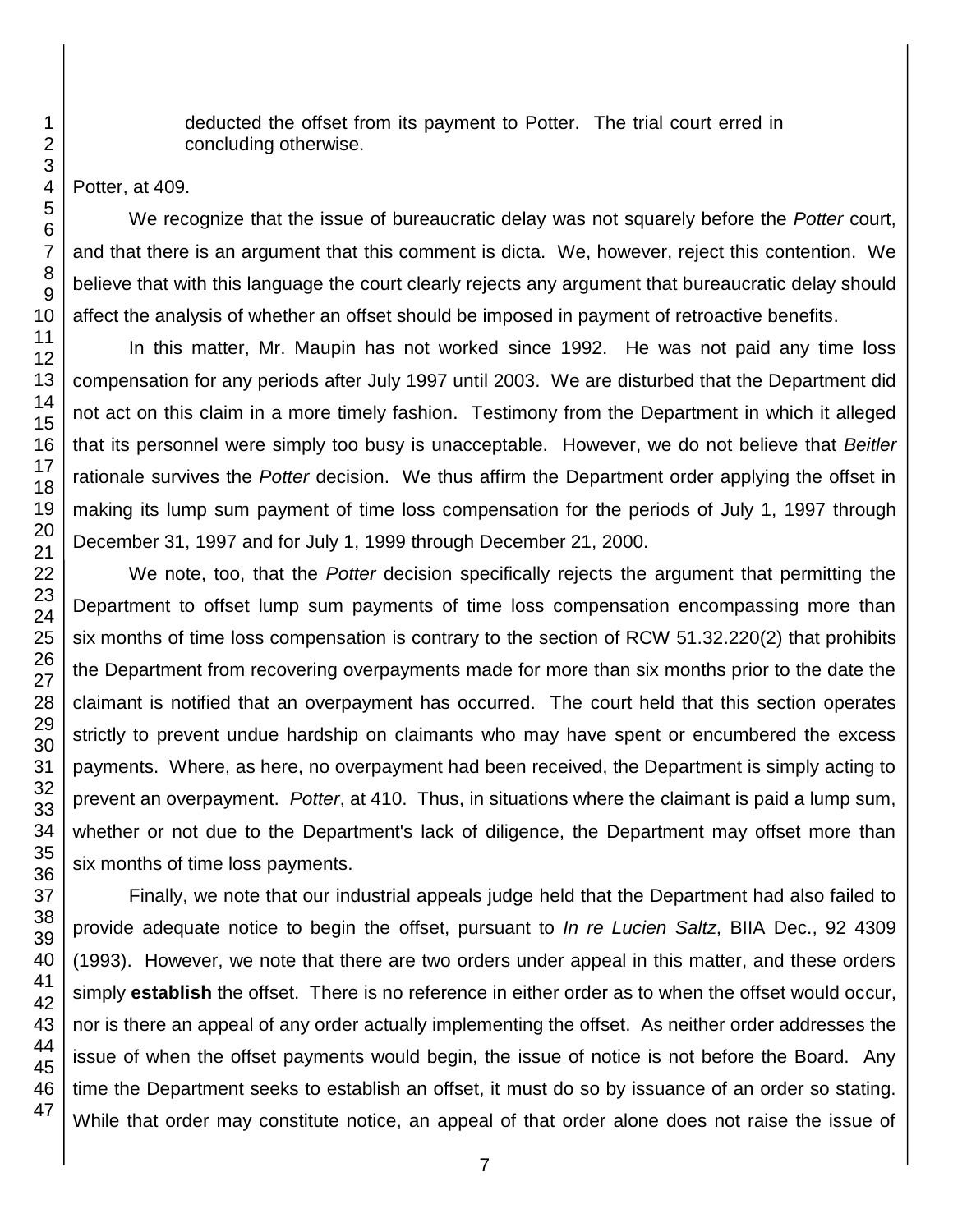whether the Department provided timely notice to the claimant of the offset until the actual order implementing the offset is issued. The *Saltz* matter is to be distinguished from the situation here, as it did not concern whether a claimant was given notice of an action the month before the action was taken.

Accordingly, because we overrule *Beitler*, and because the issue of notice is not before the Board, we affirm the Department orders herein under appeal.

## **FINDINGS OF FACT**

1. **Claim No. K-694358:** On November 14, 1988, the claimant, Eddy V. Maupin, filed an application for benefits in which he alleged that he had sustained a left shoulder, wrist, and middle finger injury in the course of employment with Northwest Rock, Inc., on April 6, 1988.

On August 21, 1989, the claim was allowed and closed, with medical treatment only.

Within sixty days of receiving the August 21, 1989 order, the claimant filed a Protest and Request for Reconsideration of that order.

On November 1, 1989, the Department issued an order in which it affirmed the August 21, 1989 order.

On December 21, 1989, the claimant filed a Protest and Request for Reconsideration of the November 1, 1989 order.

On October 18, 1996, the Department issued an order in which it set aside the August 21, 1989 order and paid time loss compensation for the period of June 18, 1996 through October 13, 1996.

On September 30, 2002, the Department issued an order in which it closed the claim with a permanent partial disability award equal to 13 percent of the left arm at or above the deltoid insertion or by disarticulation at the shoulder.

On November 14, 2002, the claimant filed a Protest and Request for Reconsideration of the September 30, 2002 order. On November 18, 2002, the claimant filed an appeal with the Board of Industrial Insurance Appeals from the September 30, 2002 order. The appeal was assigned Docket No. 02 22402.

On December 13, 2002, the Department issued an order in which it held the September 30, 2002 order in abeyance. On December 20, 2002, the Board issued an order in which it denied the appeal in Docket No. 02 22402.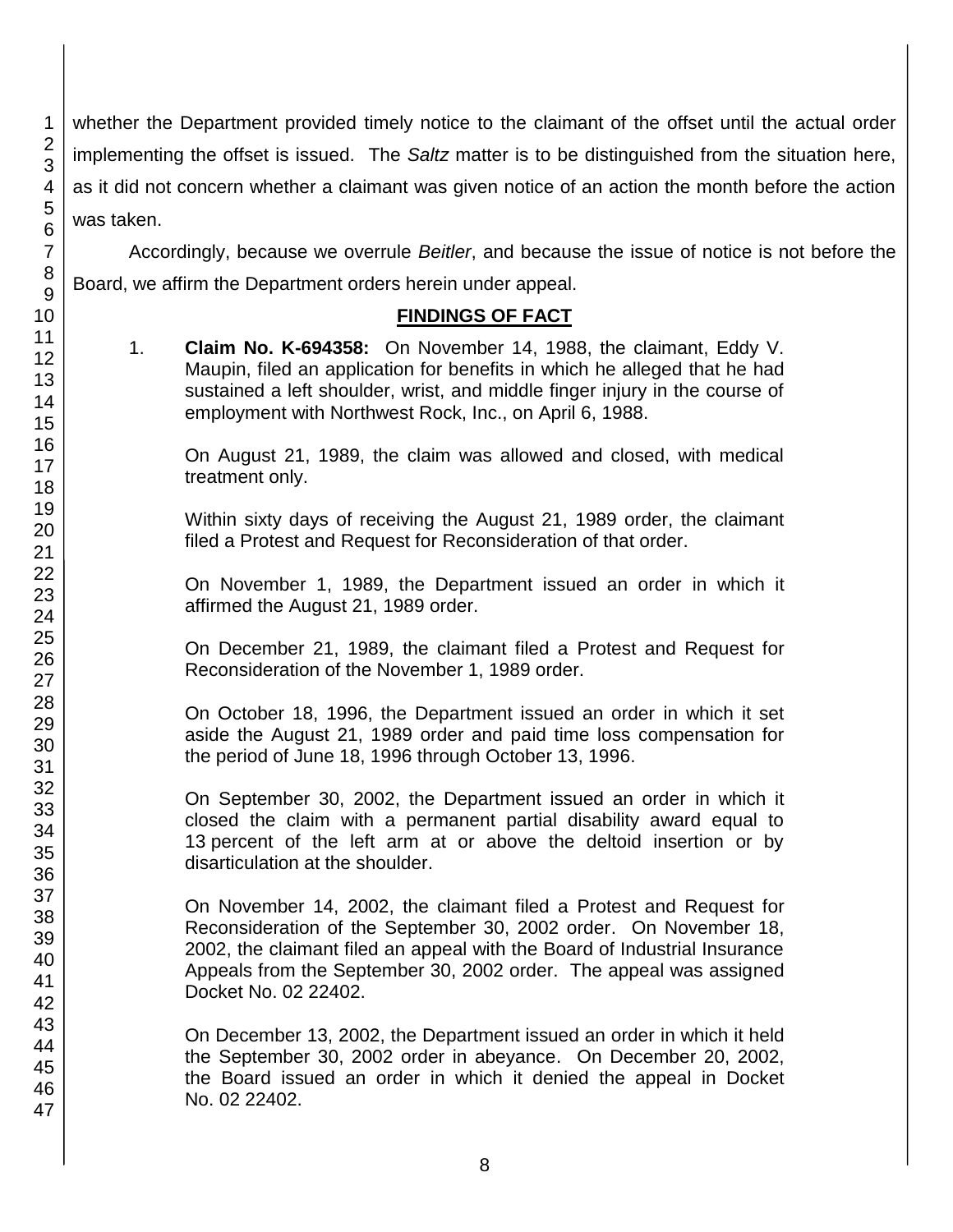On March 27, 2003, the Department issued an order in which it affirmed the September 30, 2002 order.

On April 3, 2003, the claimant filed an appeal with the Board, which was assigned Docket No. 03 13703.

On April 23, 2003, the Department issued an order in which it held the March 27, 2003 order in abeyance.

On April 24, 2003, the Department issued an order in which it modified the September 30, 2002 order from final to interlocutory and stated that the claim would remain open for authorized treatment and action as indicated.

On April 24, 2003, the Board issued an order in Docket No. 03 13703, in which it returned the case to the Department for further action.

On October 1, 2003, the Department issued an order in which it adjusted monthly compensation because the claimant was receiving social security retirement benefits. Effective July 1, 1997, the new compensation rate was \$2,353.74 per month, of which \$882.65 was payable under Claim No. K-694358 and \$1,471.09 was payable under Claim No. N-095422. Effective January 1, 1998, the reduction was removed and the full time loss compensation rate was \$2,382.81, of which \$893.55 was payable under Claim No. K-694358 and \$1,489.26 was payable under Claim No. N-095422. Effective July 1, 1999, the compensation rate was reduced again, with a new rate of \$2,682.34, \$1,005.87 payable under Claim No. K-694358 and \$1,676.47 payable under Claim N-095422. Effective January 1, 2001, the reduction was removed. The full time loss compensation rate was \$2,967.50, \$1,112.81 payable under Claim No. K-694358 and \$1,854.69 payable under Claim N-095422. These rates were based on monthly social security benefits totaling \$1,022 and 80 percent of the claimant's highest year's earnings in the amount of \$3,264.60 per month, as provided by the Social Security Administration.

On October 9, 2003, the claimant filed an appeal with the Board from the October 1, 2003 order. That appeal was assigned Docket No. 03 21208. On November 7, 2003, the Board issued an order in which it extended the time to act on the appeal. On November 18, 2003, the Board granted the appeal.

**Claim No. N-095422:** Within a year of July 3, 1991, the claimant filed an application for benefits in which he alleged that he had sustained a back injury in the course of employment with Northwest Rock, Inc., on July 3, 1991.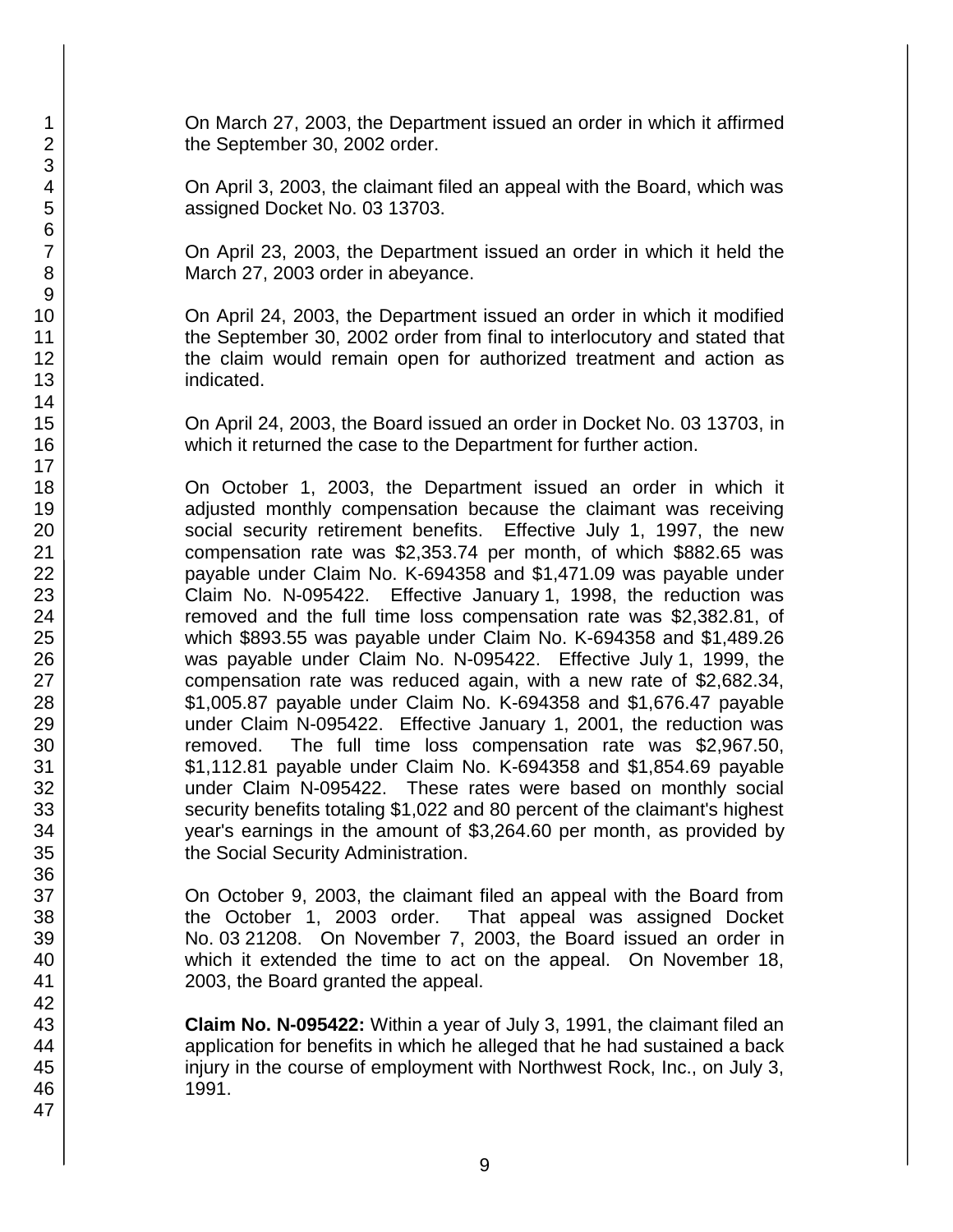On January 31, 1992, the Department issued an order in which it allowed the claim and paid time loss compensation benefits for the period of November 7, 1991 through December 7, 1991.

On October 1, 2003, the Department issued an order in which it adjusted monthly compensation because the claimant was receiving social security retirement benefits. Effective July 1, 1997, the new compensation rate was \$2,353.74 per month, of which \$882.65 was payable under Claim No. K-694358 and \$1,471.09 was payable under Claim No. N-095422. Effective January 1, 1998, the reduction was removed and the full time loss compensation rate was \$2,382.81, of which \$893.55 was payable under Claim No. K-694358 and \$1,489.26 was payable under Claim No. N-095422. Effective July 1, 1999, the compensation rate was reduced again, with a new rate of \$2,682.34, \$1,005.87 payable under Claim No. K-694358 and \$1,676.47 payable under Claim No. N-095422. Effective January 1, 2001, the reduction was removed. The full time loss compensation rate was \$2,967.50, \$1,112.81 payable under Claim No. K-694358 and \$1,854.69 payable under Claim No. N-095422. These rates were based on monthly social security benefits totaling \$1,022 and 80 percent of the claimant's highest year's earnings in the amount of \$3,264.60 per month, as provided by the Social Security Administration.

On October 9, 2003, the claimant filed an appeal with the Board from the October 1, 2003 order. That appeal was assigned Docket No. 03 21206. On November 7, 2003 and November 17, 2003, the Board issued orders in which it extended the time to act on the appeal. On November 18, 2003, the Board granted the appeal.

- 2. In Claim No. K-694358, Eddy V. Maupin sustained a left shoulder, wrist, and middle finger injury on April 6, 1988, while in the course of employment with Northwest Rock, Inc.
- 3. In Claim No. N-095422, Mr. Maupin sustained a back injury on July 3, 1991, while in the course of employment with Northwest Rock, Inc.
- 4. The Department learned that Mr. Maupin was receiving social security disability benefits on April 23, 1992.
- 5. Mr. Maupin's date of birth is January 17, 1930. In January 1995, Mr. Maupin's social security disability benefits were automatically changed to social security retirement benefits because he had reached the age of 65.
- 6. On October 1, 2003, the Department issued two orders; one in connection with Claim No. K-694358 and the other in connection with Claim No. N-095422. Those orders notified Mr. Maupin that the Department intended to pay time loss compensation benefits for the

47